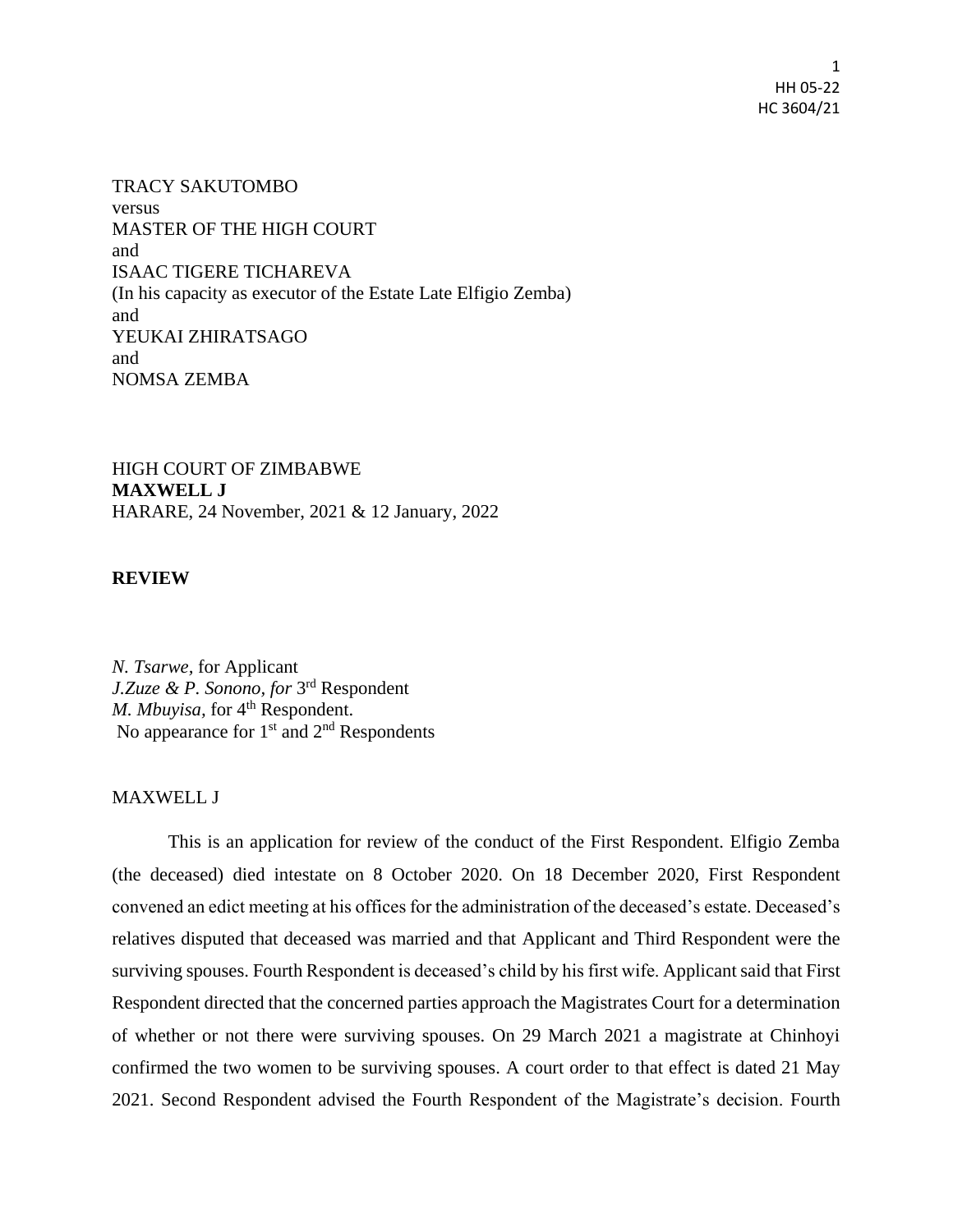Respondent challenged Applicant's marriage. The deceased's family members were invited to a meeting at First Respondent's offices scheduled for 7 May 2021. The meeting concerned the deceased's marital status. After the meeting, First Respondent issued a determination that Applicant and Third Respondent are not surviving spouses. The determination is dated on 24 May, 2021. Applicant was aggrieved and filed the present application on 5 July 2021. The grounds for review are firstly, that there was gross irregularity in the manner in which First Respondent conducted the hearing. Secondly, there was gross unreasonableness in the decision of the First Respondent and thirdly, that First Respondent lacked jurisdiction to deal with the matter.

Applicant stated that her invitation to attend a meeting to determine whether deceased was married without being told the agenda of the meeting was irregular as she did not have adequate time to prepare for it. She also stated that she was deprived of the opportunity to lead evidence from her mother, brother and paternal uncles who were present when the customary "tsvakirai kuno" was paid at her rural home in Rusape in July 2019. She further stated that at the deceased's funeral she did all that is expected of a wife in the Shona culture and that her family was treated as in laws. She alleges that she did not get an opportunity to lead evidence on this and therefore there was gross irregularity and unfairness in the manner the hearing was conducted. She further alleged that there was gross irregularity in the manner in which First Respondent gathered evidence which he relied on. For instance, he had a telephone conversation with one Emengilda Zemba. Applicant stated that she had no opportunity of confronting her with an affidavit she deposed to on 15 October 2021 in which she confirmed that Applicant was married to the deceased customarily. Applicant further stated that it was grossly irregular for First Respondent to rely on evidence which was heard by him alone to the exclusion of everyone else attending the meeting. According to Applicant, First Respondent's decision that there was no evidence that Applicant was a surviving spouse is grossly unreasonable and irrational in its disregard of available evidence that no reasonable person who had properly applied his mind to the question would have arrived at such a decision.

Applicant submitted that the First Respondent lacked jurisdiction as he had full knowledge that a Magistrate had determined the issue and was therefore reviewing the decision of the Magistrate by holding another hearing. She pointed out that for purposes of estates of persons subject to customary law, the term 'Master' includes a Magistrate to the extent that the two have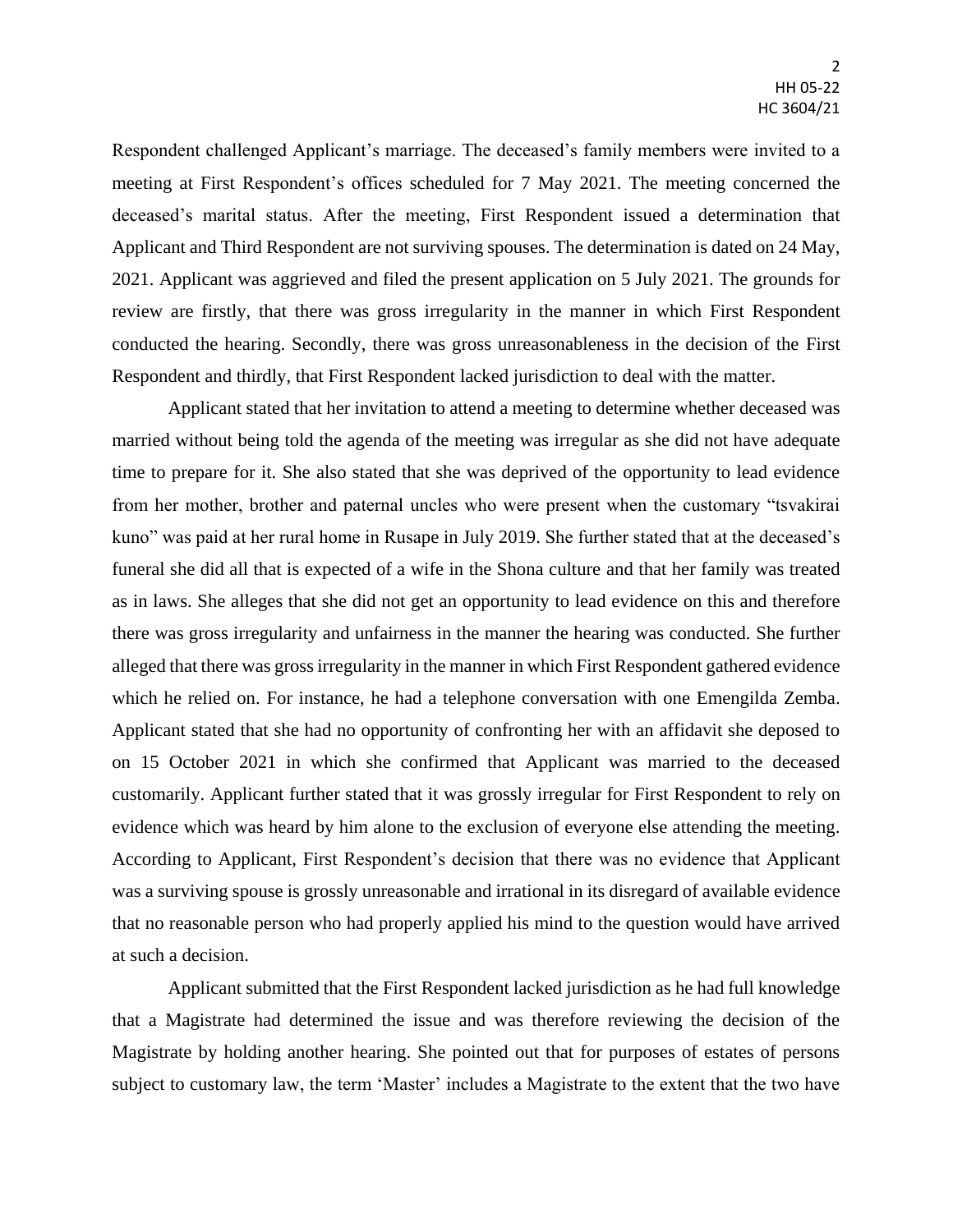parallel jurisdiction. She averred that since a Magistrate had already determined that she is a surviving spouse First Respondent had no jurisdiction to conduct another hearing to determine the same issue as that amounted to reviewing the decision of the Magistrate. She pointed out that First Respondent has no power to review a Magistrate's decision therefore his decision is a nullity.

The application is opposed by the Fourth Respondent (Nomsa). She stated that she is the firstborn of the deceased. She disputed that there was a determination on who is a surviving spouse to her late father's estate by any competent authority other than First Respondent. She stated that at the edict meeting there were three divergent views on the question of the surviving spouse, one that there was no surviving spouse, the other that Applicant was the surviving spouse whilst the other said Third Respondent was the surviving spouse. She also stated that her late father had not stated any spouse on his Zimnat Insurance policy and when the family was summoned by Zimnat Mr *Sonono* stated that he was representing Applicant and Third Respondent and that they were the surviving spouses. She further stated that on 1 April 2021 she received a letter from the Second Respondent advising her of the confirmation of Applicant and Third Respondent as surviving spouses. On 6 April 2021 her legal practitioners wrote to Second Respondent challenging the confirmation and the issue was referred back to First Respondent. The referral led to the meeting the result of which is the decision subject of this application.

Nomsa disputes that the meeting had no agenda and states that Applicant and her erstwhile legal practitioners were aware of it. She alleges that Applicant did not assert her right to lead further evidence, that the need to lead further evidence is an afterthought as First Respondent had asked if there was anyone to be contacted to give more evidence and only Emengilda Zemba was mentioned. She disputed that evidence of cultural practices was led at the edict meeting. She also disputes that there was any union of the Applicant's family and her family during the deceased's lifetime. According to her the payment made by her family to Applicant was so that Applicant would do the customary rites simply to facilitate deceased's burial. Nomsa admitted that Applicant and the deceased were staying in Marondera and that the death certificate states that deceased was customarily married. She also confirmed that the memorial service was held at Damafalls where Applicant was staying.

In her answering affidavit Applicant averred that Fourth Respondent's legal practitioner was advised of the confirmation proceedings at Chinhoyi Magistrates court. She disputed that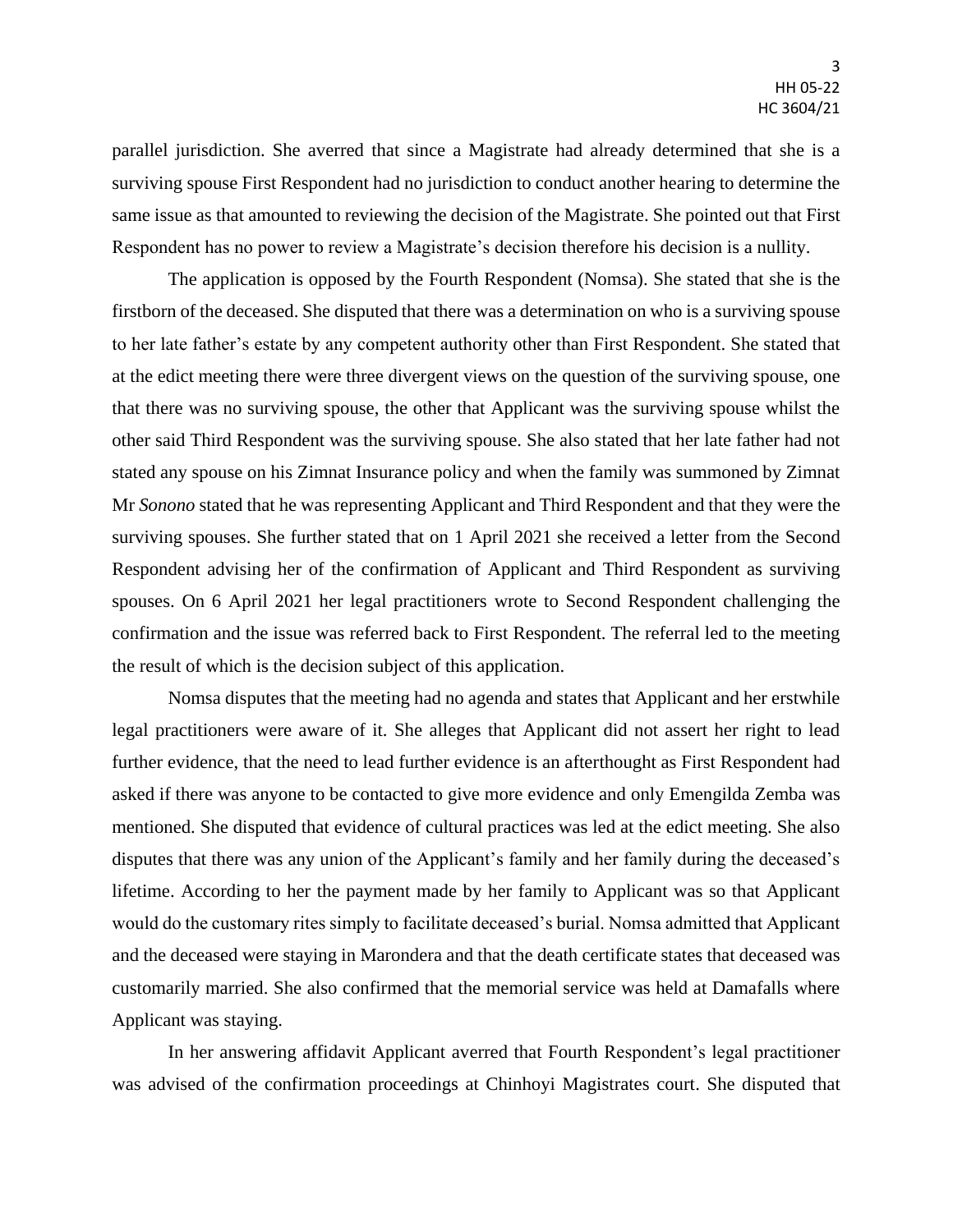Fourth Respondent's legal practitioners were not aware of confirmation proceedings. She reiterated that the Magistrate at Chinhoyi made the enquiry into deceased's marital status in his capacity as Assistant Master of the High Court. She insisted that First Respondent was aware that he was conducting a second hearing as he is the one who had directed the parties to approach the Magistrate. She also insisted that the agenda of the second meeting was only disclosed when the meeting started and she could not object as she was not aware of her legal rights. She disputes that First Respondent invited attendees to call witnesses during the meeting. She disputed that the lobola payments that were made were to facilitate burial of the deceased. She averred that the memorial service was held at her house as acknowledgement that she was a daughter-in-law.

## SUBMISSIONS BY THE PARTIES

Applicant pointed out that the Magistrate at Chinhoyi was empowered to perform the functions of the Master in respect of estates of persons subject to customary law. She referred to s 68 (1) of the Administration of Estates Act [*Chapter 6:01*] as read with s 68 I of the same Act and s 2 of the Administration of Estates (Designated Magistrates) Notice, 1997, Statutory Instrument 224 of 1997. Applicant also referred to the case of *Folly Cornishe (Pvt) Ltd & Anor v Shingirayi Tapomwa N.O. & Others* SC 26/14 where it was stated on page 9 of the cyclostyled judgment

"….In respect of estates of persons subject to customary law, any magistrate or class of magistrates may be designated by the Minister as persons entitled to perform all or any of the functions of the Master……

It is apparent from the above provisions that a magistrate may be called upon to assume the functions of the Master and to preside over meetings related to deceased estates. When he does so, he acts in the capacity of the Master and not a judicial officer. Whilst the Master has the responsibility to administer deceased estates, it is clear that the Master has no judicial powers…."

Applicant argued that the magistrate at Chinhoyi acted in the capacity of the Master and not a judicial officer and therefore First Respondent had no jurisdiction to conduct a second hearing on the 7th of May 2021. Applicant also referred to the case of *Attorney-General* v *Mudisi & Others* SC 48/15 for the position that she was entitled to adequate notice of the nature and purpose of the meeting of 7 May 2021. The failure by First Respondent to give her such notice, she argued, constituted a gross procedural irregularity. She also argued that further gross procedural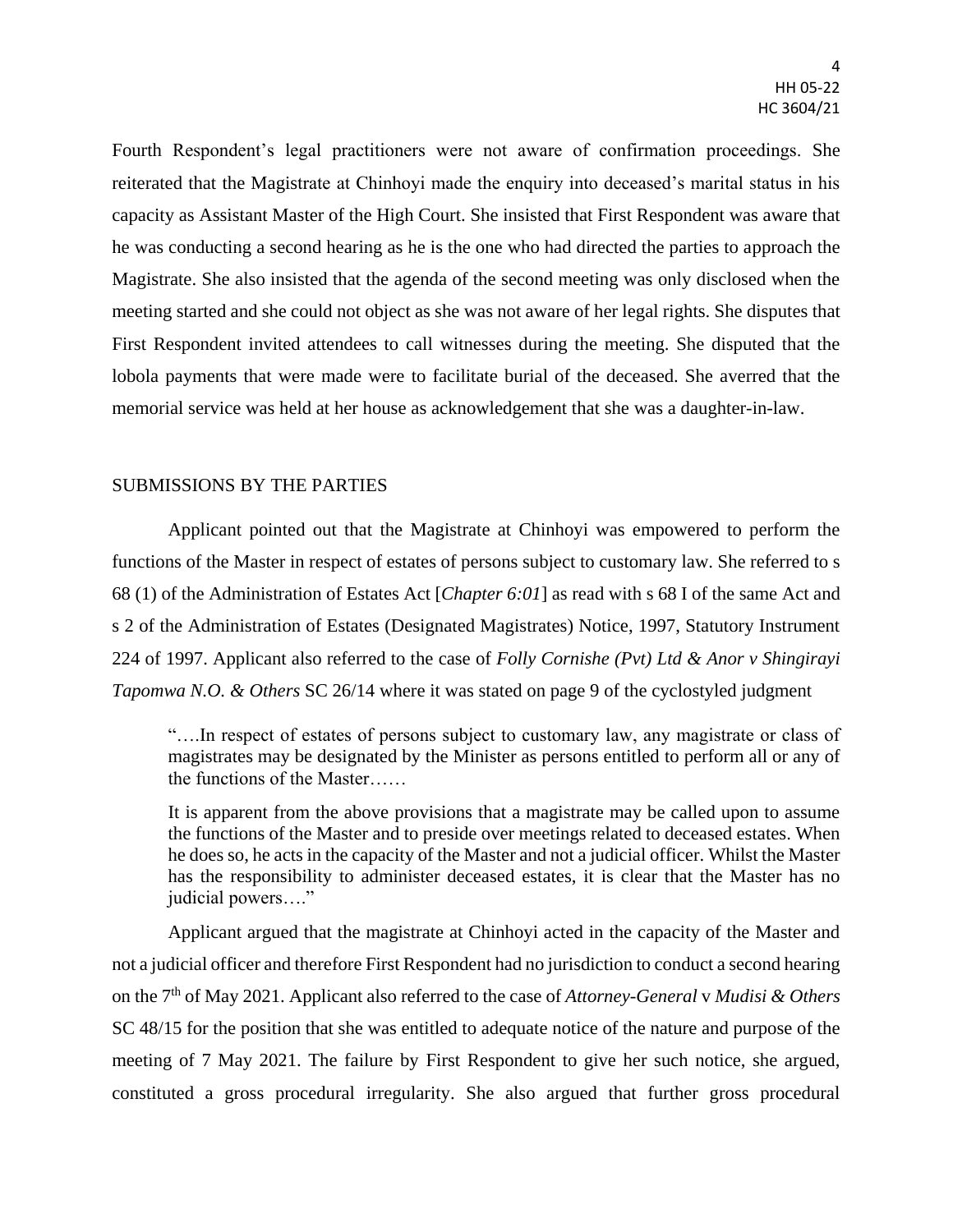irregularity was in the manner in which First Respondent purported to gather evidence from Emengilda Zemba through a phone call during the hearing and subsequently announced that she had retracted an affidavit in which she confirmed that Applicant was customarily married to the deceased. Applicant also referred to the case of *Nyandoro* v *Mukowamombe & Others* HH 209/10 in which it was accepted that the payment of "tsvakirai kuno" is evidence of a customary law marriage. She argued that it was grossly unreasonable and irrational for First Respondent to decide that she was not a surviving spouse in disregard of the evidence of "tsvakirai kuno" and "mbonano" payments that were made by deceased to her relatives. Applicant further argued that as deceased's family was aware of the customary marriage, they made further payments of lobola when deceased died. Applicant submitted that this court should declare her a surviving spouse of the deceased.

Nomsa argued that her late father's estate was registered with the First Respondent therefore the Magistrate at Chinhoyi could not have exercised the First Respondent's powers, more so in the absence of the executor and other beneficiaries of the estate. She stated that the estate of her late father was registered under DR 1809/20 and an edict meeting was held on 18 December 2020. According to her Second Respondent was appointed executor at that meeting. She referred to the case of **In re: Estate Late Amos John Chirunda** HH 119/2006 in which it is stated that the magistrate had erred in accepting the dispute of the deceased's marital status and proceeding to issue a ruling on it. It was pointed out that prior to 1997 it was competent for a magistrate to do so but the position changed after 1997 when the Administration of Estates Act was amended. Nomsa submitted that the Magistrate in Chinhoyi did not have jurisdiction to determine who is the surviving spouse and whatever confirmation or ruling that was done is unlawful and of no legal effect. She also points out that the decision was in contravention of the rules of natural justice that require all interested parties to be heard when it was known that the issue was being contested and no notice was given to all who were at the first edict meeting. She referred to the case of *Antonio*  v *Antonio* 1991 (2) ZLR 42 (SC) where it was pointed out that the Magistrate should summon the reputed relatives and hear them. She pointed out that no summons or court application was served on the interested parties.

She averred that notice of the meeting held on 7 May 2021 was given on 22 April 2021 and Applicant was advised to bring her next of kin. She pointed out that Applicant attended with her erstwhile legal practitioners and none of them indicated that they were not ready to proceed.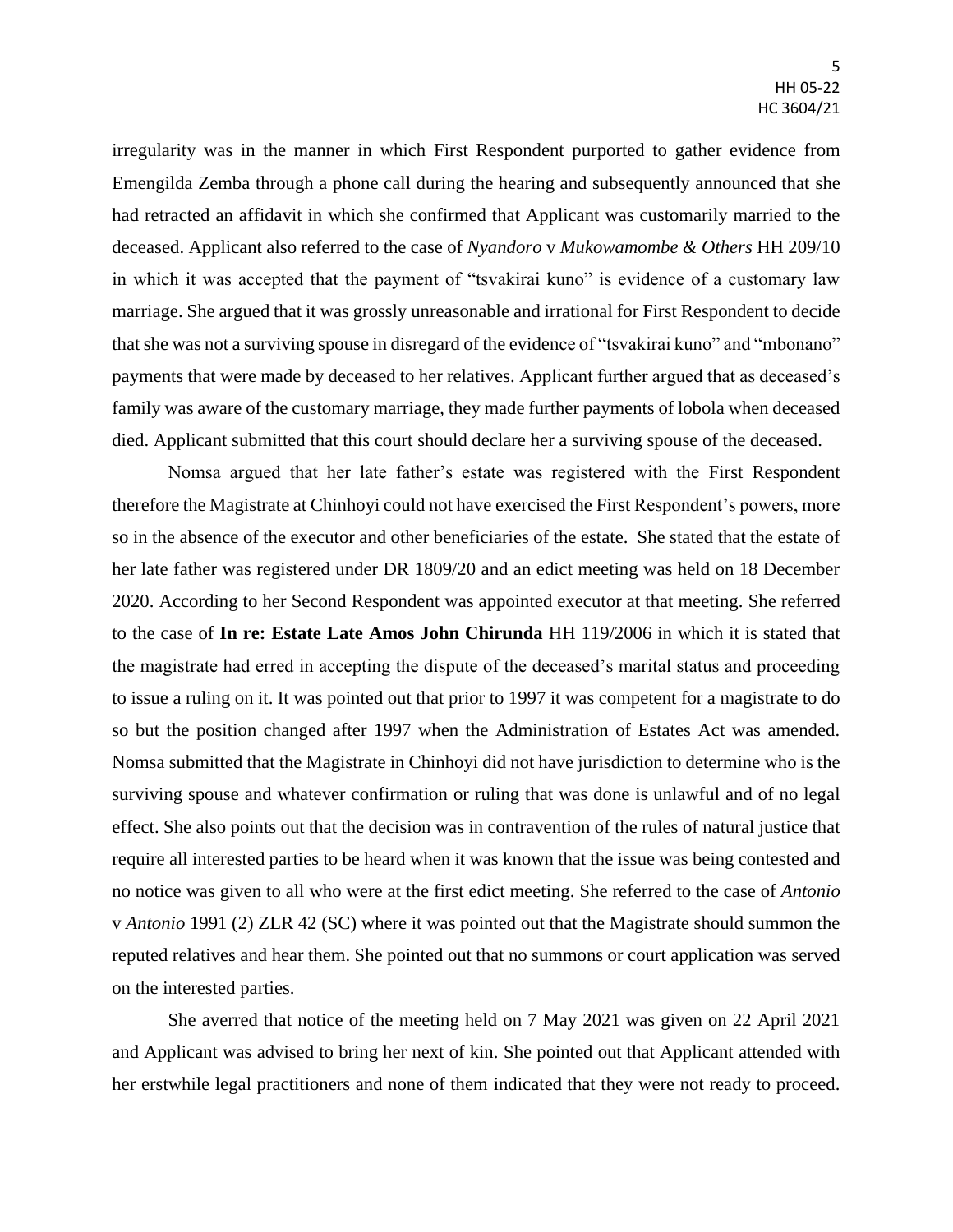She disputed that there were any procedural irregularities and stated that First Respondent did not rely on the evidence of Emengilda Zemba only but on the totality of the evidence presented to him. Nomsa prayed for the dismissal of the application with costs.

## ANALYSIS

The first issue to consider is whether or not there is a valid confirmation of the deceased's marital status from the Magistrates court. Page 14 of the record contains notes from the edict meeting held on 18 December 2020. It is clear that the deceased's relatives were divided concerning his marital status. Some said he was single, others said he had one wife whilst others said he had two wives. The resolution is recorded as follows

"1. To appoint a neutral executor.

2. Parties were referred for confirmation of customary law marriage."

On p 15 there is a Confirmation of Customary Law Marriage Form signed by a Magistrate. The form has Applicant and Third Respondent as deceased's wives. On p 16 there is a ruling from the Magistrates Court at Chinhoyi confirming customary law marriage between deceased and the two women. There is no indication of the basis on which this process was undertaken. Applicant was content to state that the Magistrate at Chinhoyi was performing the functions of the Master as stated in s 68(1) of the Administration of Estates Act [*Chapter 6:01*]. She however does not explain how an issue in an estate that was registered in the High Court was referred to the Magistrates Court. The case of **In re: Estate Late Amos John Chirunda** (*supra*) is of assistance in resolving this issue. The parties probably proceeded under the repealed s 68 of the Act where it was competent to refer a matter to a Magistrate in such circumstances. That jurisdiction was taken away in 1997 when the Act was amended. As submitted for Fourth Respondent, the Magistrate had no jurisdiction to determine the matter and make a ruling. The confirmation therefore is a nullity.

The second issue is the position of the Master in this case. On 24 May 2021 the Master's office issued a determination which is on pages 17 to 24 of the record. The determination is said to be in terms of s 68G of the Act. Section 68G cannot be the appropriate section to determine the marital status of the deceased. That section deals with determining whether or not customary law applied to the deceased. The applicability of customary law to the deceased was not the issue in contention in this matter. A report dated 4 August 2021 was filed in this matter from the Master's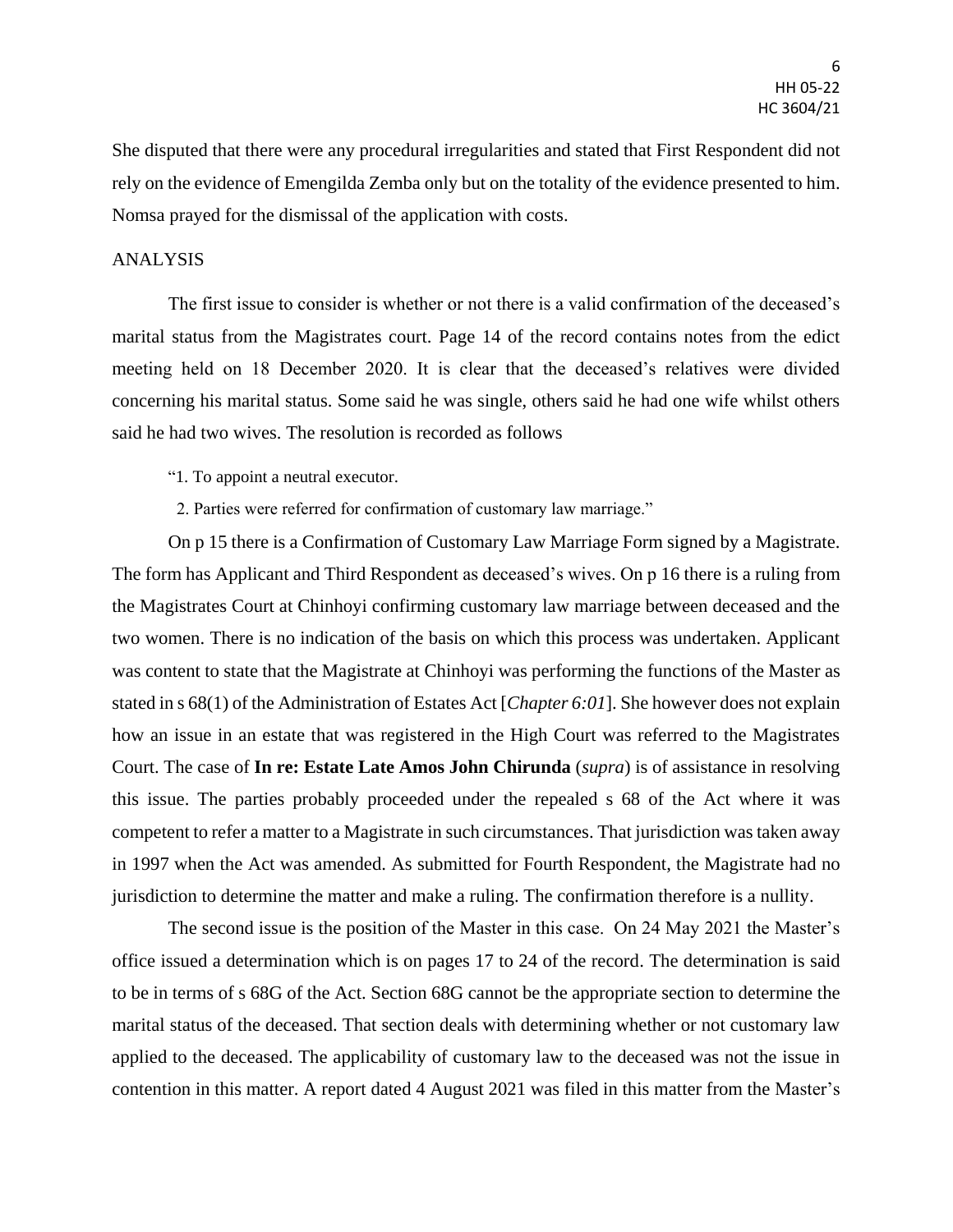Office. In terms of the determination of 24 May 2021, there is no surviving spouse. However, in the report of 4 August 2021 the Master's Office indicated that it had no objection to the confirmation of Applicant and Third Respondent as surviving spouses as per the finding of the Magistrate. What remains is to determine what the deceased's marital status was on the basis of what is on record.

In my view the record before me points to the fact that the Applicant and Third Respondent are surviving spouses of the deceased. I say so for the following reasons. Firstly, in the minutes of the edict meeting of 18 December 2020, some relatives confirmed that the two women were the deceased's surviving spouses. This is confirmed in para 11.2 of the Fourth Respondent's opposing affidavit. Humphreys Zemba was one of the relatives who confirmed that there are two surviving spouses. In the Determination from the Master's Office dated 24 May 2021, Mrs Elina Zemba, a cousin sister of the deceased stated that she knew Third Respondent as the wife of the deceased and that deceased introduced Applicant to her as his wife. Emengilda Zemba, a biological sister of the deceased stated in an affidavit dated 15 October 2020 that the Applicant is the surviving spouse to the deceased. She also stated that the deceased was once customarily married to the Third Respondent. She stated further that deceased and Third Respondent separated and deceased was paying maintenance for his children. Separation does not necessarily mean divorce. In H R Hahlo, *The South African law of Husband and Wife*, 5<sup>th</sup> ed at pp 337 - 338, the esteemed author opined that:-

"The mere fact that spouses live physically apart for some length of time or have separate households does not mean that they are not living together as husband and wife. Living together as husband and wife may cease while the spouses continue to live under one roof, and it may continue whilst they are living thousands of kilometres apart."

The author went on to state that:

"Again, the married life does not necessarily come to an end if spouses break up their common house hold or one of them departs. The factum of physical separation does not negate continuance of the marriage consortium unless it is accompanied by the animus of at least one of the spouses to put an end to the marriage."

Even in unregistered customary law unions, the union will not be deemed dissolved by mere separation unless appropriate customary law steps are taken to dissolve the union. In *Pasipanodya* v *Muchoriwa* 1997(2) ZLR 182 (S) at 184 MUCHECHETERE JA had this to say: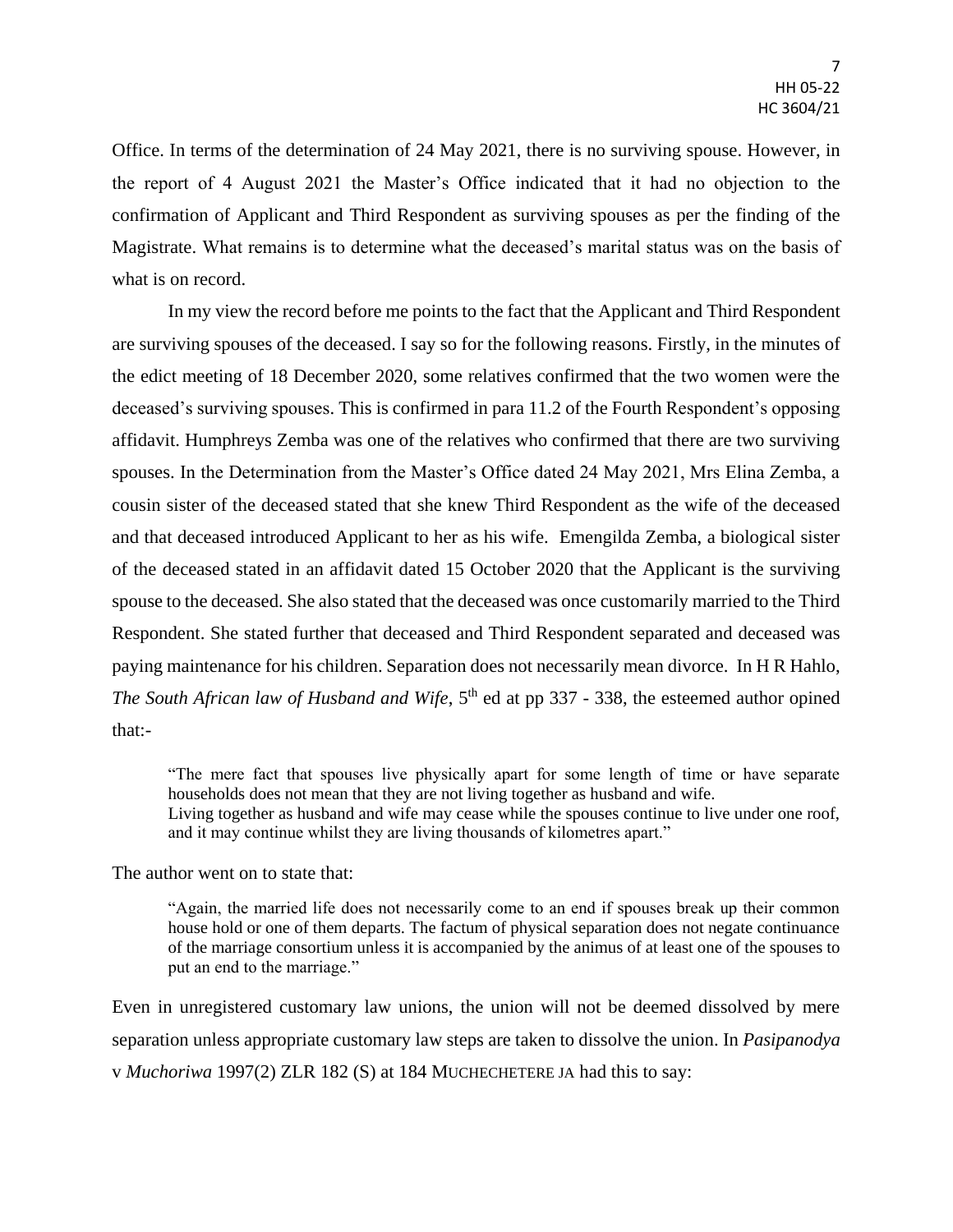"This is because in my view the marriage was not dissolved- a marriage under an unregistered customary law can be dissolved under customary law either by giving the wife 'gupuro' or before a customary law court. The parties merely separated. On separation, there was no proper distribution of the matrimonial property."

In *Machafa* v *Mukumirwa* 2001 (2) ZLR 540 (H) after a 15 year separation the wife came back. She was awarded a share of the matrimonial house as her marriage was still recognised despite the period of separation.

On the 27<sup>th</sup> of November 2020 Gaudencia Chikura, a sister to the deceased, deposed to an affidavit confirming that deceased was customarily married to Third Respondent. The report from the Master's Office said Emengilda retracted the contents of her affidavit dated 15 October 2020 and noted that the affidavit was merely for purposes of assisting the minor children to access pensions and birth certificates through their mother. It also stated that Gaudencia also retracted the contents of her affidavit dated 27 November 2020 and said it was only for purposes of assisting children of the deceased to acquire Zimnat Pension for their upkeep and not necessarily to confirm Third Respondent as the surviving spouse. In my view the retractions which are not in affidavit form cannot override what was stated in an affidavit. The report also stated that Humprey Zemba also averred that he had mistakenly pointed out at the edict meeting held on 18 December 2020 that the deceased had two wives. He explained that he had not understood what the term surviving spouse really meant. His retraction only strengthens the suspicion of an ulterior motive.

On the issue of whether or not "gupuro" was paid to Third Respondent or to her parents, on p 18 of the record, Mrs Gaudencia Chikura is reported to have stated that the deceased told her.

"that he was no longer married to Yeukai and that at some point he went alone to Shurugwi to meet the deceased's relatives in a bid to end his marriage with Yeukai."

She did not say the deceased advised her that he had paid "gupuro". On p 22 of the record Emengilda stated that deceased approached Third Respondent's parents at Shurugwi and gave them "gupuro". Regrettably no one witnessed the payment of the "gupuro". What is on record is the mere say so by the deceased's sisters. None of the other relatives testify of this. I find it unconvincing that the two sisters of the deceased, who previously confirmed the two spouses soon after deceased's death turn around about 6 months later and aver that their deceased brother had no surviving spouse. Elina Zemba, Lydia Muchawira and Ketty Kazengo are all recorded in the Determination from the Master's Office dated 24 May 2021 as having stated that they were advised